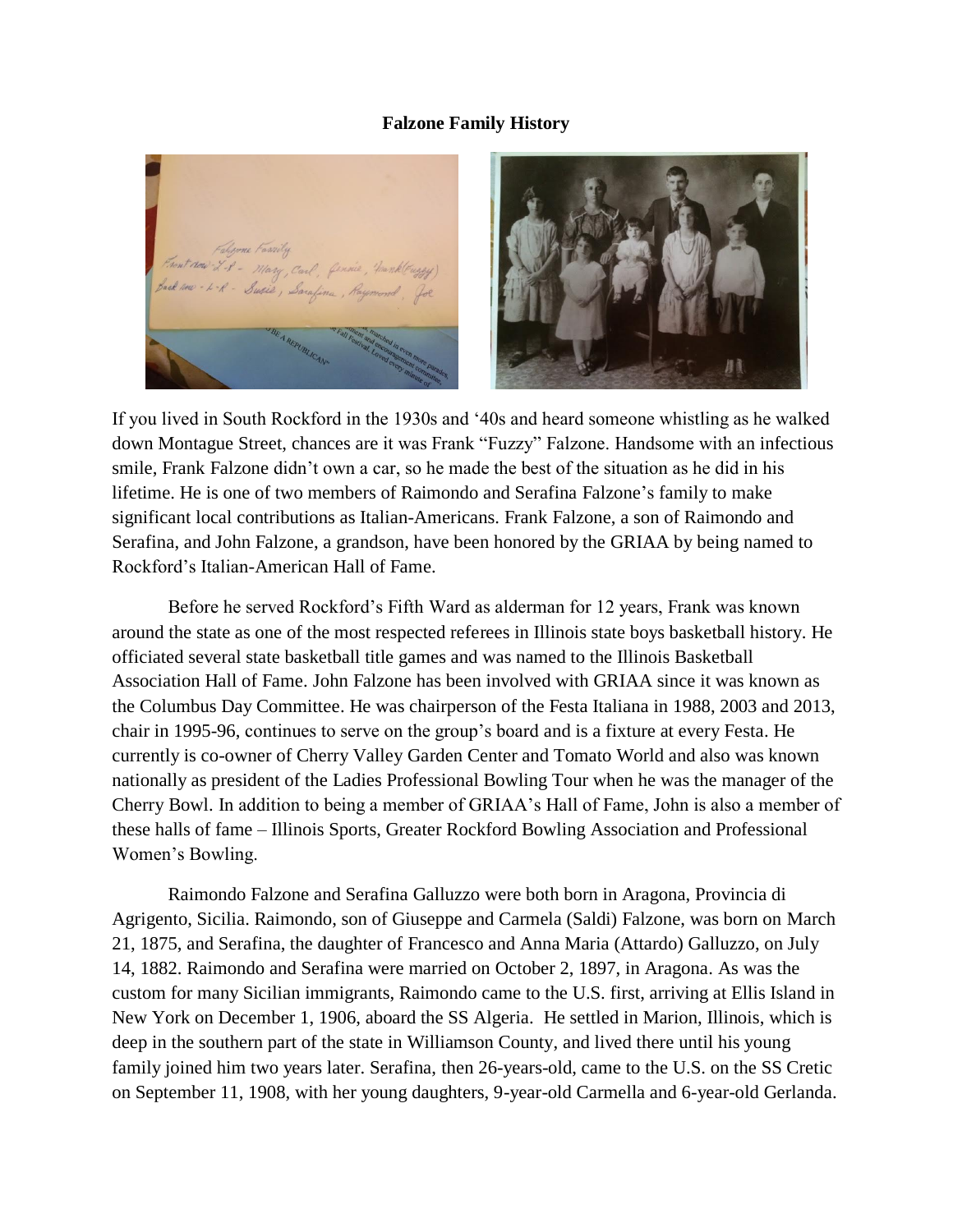After living in Marion for several years, in 1923 the family moved to Rockford, where their six youngest children were born.

Raimondo and Serafina had 10 children but lost two at an early age – Assunta, who was born on February 11, 1904, and died three years later on her birthday; and Vincenza, who did not survive childbirth on December 30, 1906. Their other children were Carmela, who married Francesco Fuca on January 18, 1912; Gerlanda, who married Salvatore LaRosa on September 5, 1920; Joseph, who married Noma Talbert and Betty Wells; Jennie, who married Paul Spera on December 30, 1929; Susie, who married Bruno Catalani on June 2, 1941; Frank, who married Lucille Leggio on September 24, 1939; Mary, who married August Musso on June 7, 1941; and Carlo, who married Bernice Buchmann on July 5, 1947. Raimondo (Raymond) worked at the George D. Roper Corp. in Rockford and was a member of the Aragona Club. He died on August 22, 1948. Serafina died on April 6, 1935.

Carmella (Nellie) and Frank Fuca had 11 children – Rose, Joseph, Fannie, Raymond, Theresa, Helen, James, Angelina, Jerry, Carmen and Albert. Gerlanda (Julia) and Sam LaRosa had 10 children – Frank, Mary, Sara, Gerlanda (Gerrie), Margaret (Maggie), Eleanor, Helen, Deloris (DeDe), Raymond, and Sam. Joseph had five children – Donald, Raymond, John, Joseph, and Mary. Jennie and Paul Spera had one son, Benjamin Lamont (Monty). Susie and Bruno Catalani had two sons – Robert and Thomas. Frank (Fuzzy) and Lucille had four children – Patricia, John, Frank, and Raymond. Mary and August (Augie) Musso had two children – Antoinette and Anthony. Carl and Bernice had one daughter, Susan.

For 36 years, Nellie and Frank Fuca ran a grocery store on South Main Street, across the street from the original St. Elizabeth Center, and lived in an apartment above it. Julia and Sam LaRosa were married in Rockford, where he ran a grocery store for seven years and then the Main Tap for nine years on South Main Street. Joe Falzone operated Kona Liquors on West State Street and also was a self-employed house painter and special deputy of the Winnebago County Sheriff's Department. Jennie and Paul Spera lived on Rockford's Wall Street, and he worked at Sundstrand as a tool and gauge inspector. He also was known for his skill repairing sewing machines. He operated Spera Brothers Sewing Machine Company and well into the 1960s, he was still making house calls. Bruno Catalani was a machinist at Special Machine Company in Rockford. In addition to serving the Fifth Ward as an alderman and officiating high school, college and professional football and basketball games, Frank Falzone worked at Dierks Foods. Mary and Augie Musso lived for many years on North Court Street. She worked at Rockford Hosiery Company, while Augie was a selfemployed house painter. During World War II, Augie was in the U.S. Medical Corps in France, England, and Germany. Before shipping out, he was stationed at Camp Grant in Rockford and Mary would often visit him there. Carl served in the U.S. Marines for 24 years after enlisting in September 1942 at the age of 19. He worked with naval intelligence, including a secret mission in Japan. His visits to Rockford were joyous occasions as his nephews and nieces delighted in his stories and his ability to blow smoke out of his ears. Often, he would be dressed in his colorful Marine uniform.